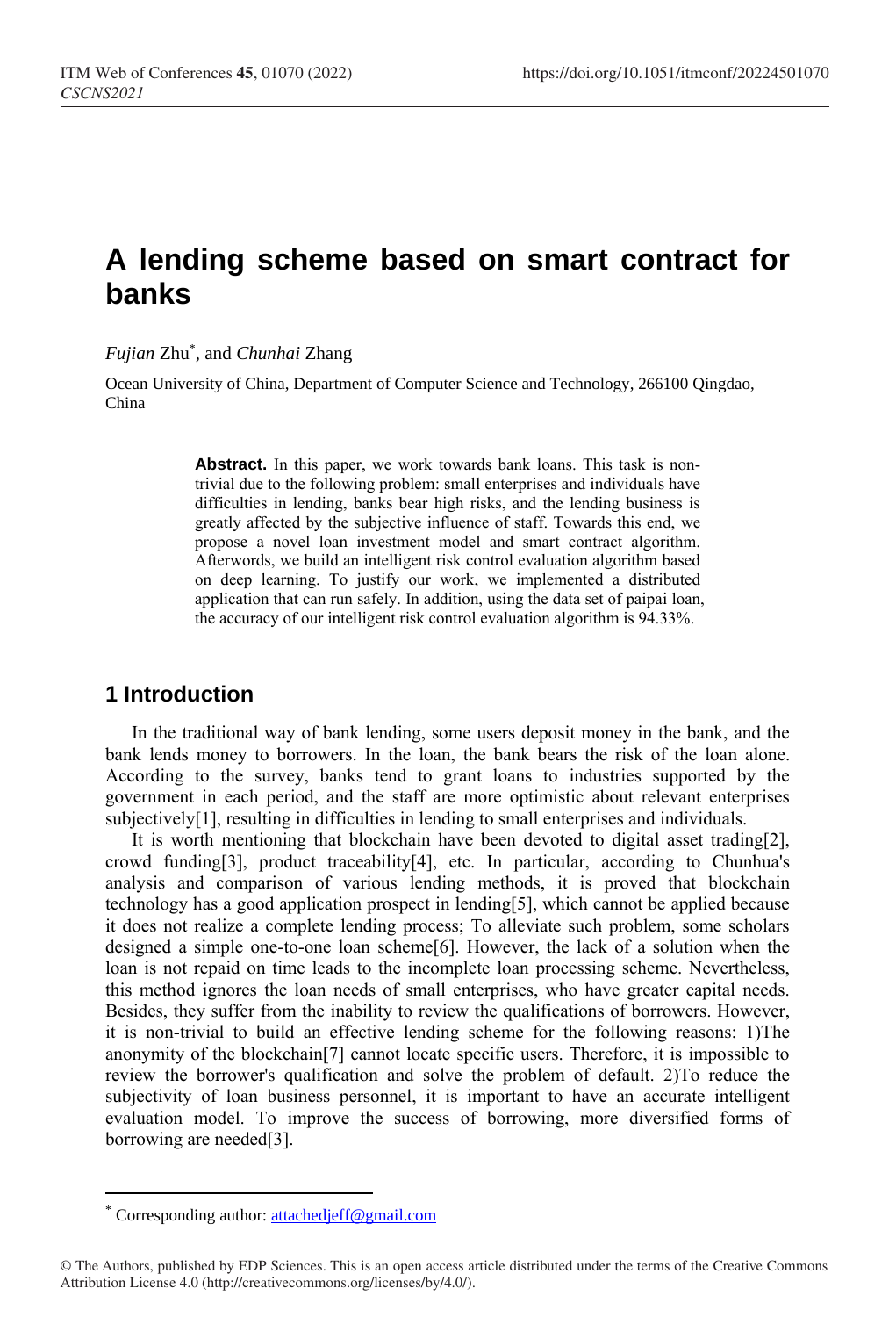To address the above issues, we propose a multi-party participation model, which is BBBI lending investment model based on blockchain, as illustrated in Figure 1. We first design three participation roles: bank, investor and borrower to reduce the harm of anonymity.Thereafter, we adopted the many to one crowd-funding method for the loan relationship and conducted transactions based on the smart contract algorithm. Meanwhile, in order to provide better repayment ability evaluation, we trained an intelligent evaluation model based on deep learning. The contribution of this work are three-fold: 1)We propose BBBI(Blockchain-Borrower-Bank-Investor) loan investment model and design a complete trading intelligent contract algorithm, which is able to meet the loan needs of small enterprises and individuals and disperse the risks in loans. 2)We trained an intelligent evaluation model to provide more accurate prediction results than the existing schemes, which can reduce the impact of subjective decision-making of banking personnel. 3) We demonstrate the feasibility of the scheme by implementing a distributed program.



**Fig. 1.** BBBI model.

# **2 Design and implement BBBI loan invest model**

#### **2.1 Blockchain and smart contract**

Blockchain is a chain composed of blocks containing data transaction information in sequence. In a narrow sense, each block contains the hash value and timestamp of the parent block. Cryptography technology is used to ensure that the data can not be tampered and forged. It is a decentralized distributed ledger database[8]. Blockchain plays an important role in trading and lack of trust by virtue of its tamperability and traceability. Ethereum blockchain[9], which supports smart contracts, is called the blockchain 2.0 era. It enhances the script function and makes it possible to use blockchain in real scenarios.

Smart contract[10] points out that "many contract terms can be embedded into the hardware and software we process, so that the violation of the contract becomes expensive". Combined with blockchain, it can program participants, legal agreements and relevant business logic, and can be regarded as laws in the code to ensure the normal implementation of loan and mortgage agreements.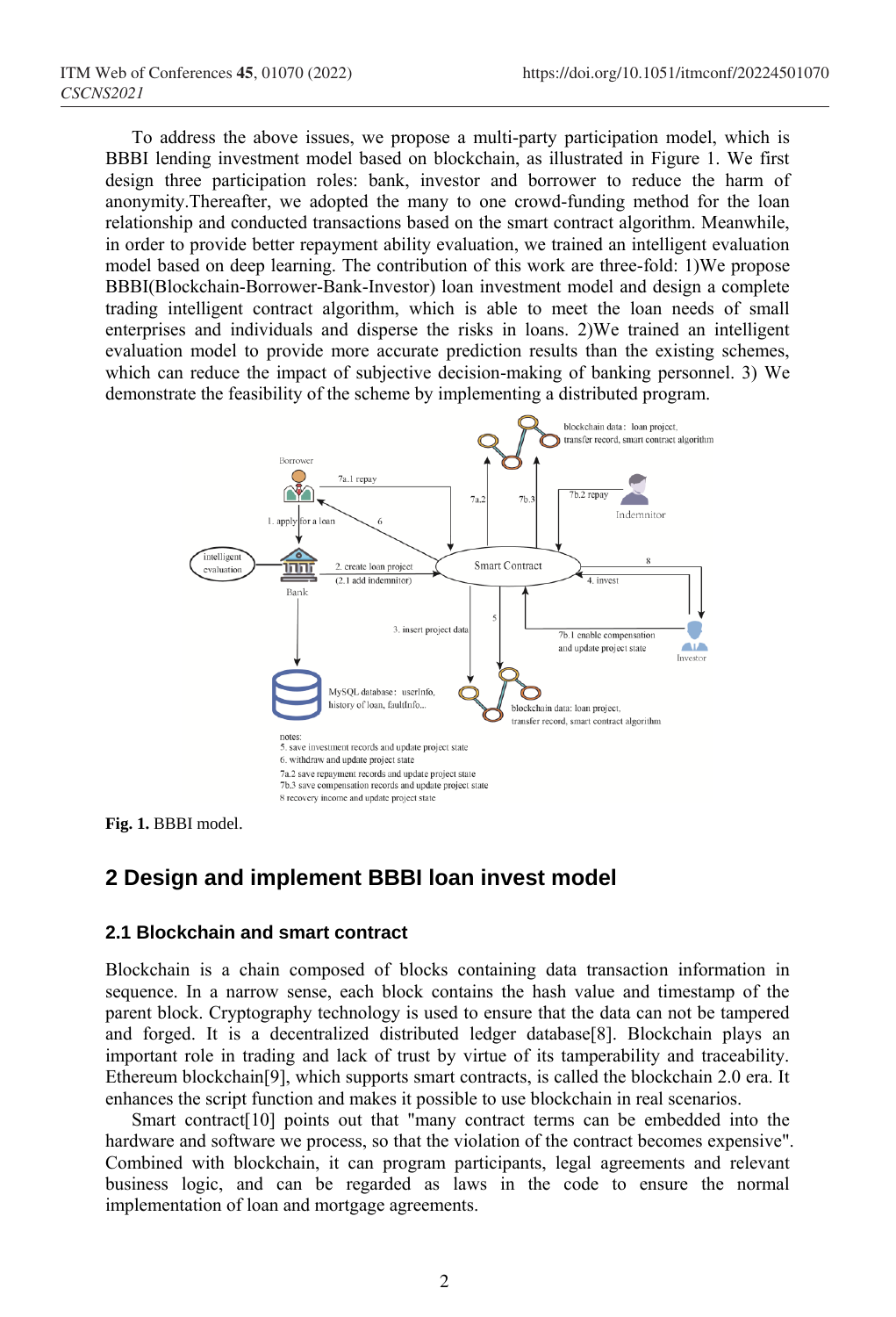#### **2.2 BBBI loan invest model**

We designed a BBBI lending and investment model with banks as intermediaries. In this model, participants include borrowers, investors, banks. On the one hand, in order to store the borrower's personal information and evaluate and detect the borrower's repayment ability, on the other hand, in order to protect the borrower's privacy, the privacy data is not stored in the blockchain, and these contents are uniformly responsible by the bank. After the borrower submits an application and passes the intelligent evaluation, the bank creates a loan project and stores it in the blockchain. The loan transaction is completed by the borrower and the investor through the intelligent contract algorithm. The indemnitor is a credit endorsement when the borrower lacks mortgaged assets. When the borrower defaults, the bank will contact the indemnitor for handling. The overall model flow chart is shown in Figure 2.



**Fig. 2.** Model flow chart.

#### **2.3 Smart contract algorithm**

This part is used to describe the relevant smart contract algorithms designed. Due to the limited space, it only introduces the algorithms for creating loan projects, investing loan projects and compensation. At the same time, it explains some ingenious designs to ensure the legitimacy of the algorithm.

#### *2.3.1 Create loan project*

In order to store loan information in the blockchain, we constructed a loan information

Structure, as shown in Table 1. The enumeration type SubjectState represents the state of an

Object. It includes five states: Borrowing, PendingExtraction, Extraction, Overdue and Completed. If there is a indemnitor, you can associate the information of the indemnitor after creating the loan project and store it in the creditPeople (mapping (uint  $=$  > address) variable. In order to protect the privacy of the indemnitor, this information is not displayed with the loan information.The borrower can set the loan interest amount. If the borrower wants to successfully borrow as soon as possible, it can appropriately increase the loan interest to the extent permitted by law. When a loan project is created, the creator's address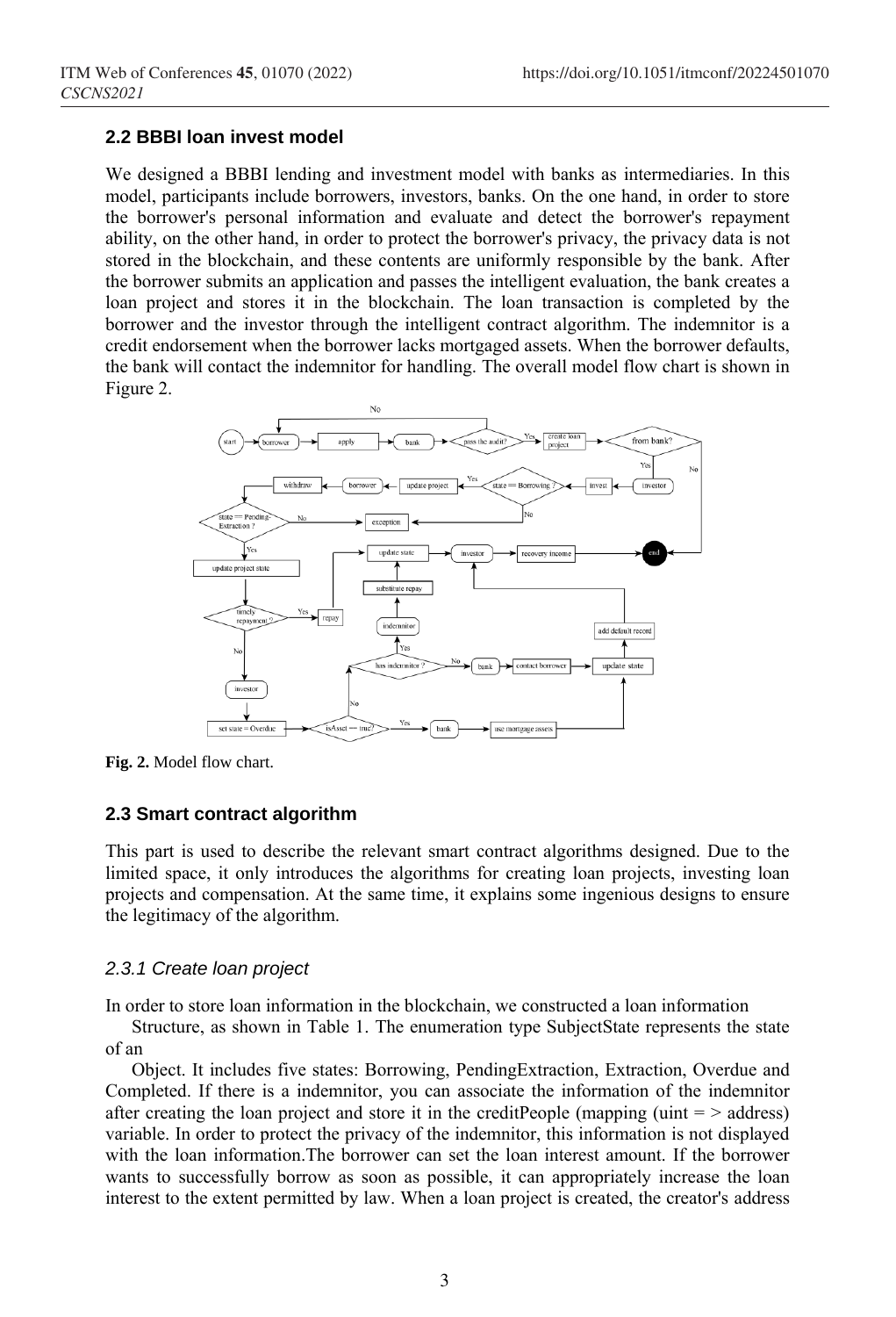is reconfirmed to ensure that it is created by the bank. The algorithm for creating a loan project is as follows:

*Input*: borrowerPK, desc, interest, targetTotal, endTime, repayTime,isAssert,state=SubjectState.Borrowing, amount=0, isCompensation=false

*Output*: transaction hash value

Step 1: if (msg.sender  $=$  Owner) then; // chechk address valid

Step 2:  $id = subjectNum++$ ; // generate new ID

Step 3: Subject = new Subject(id,...state); // create new loan

Step 4: end if;

Step 5: else return Error;

Step 6: return transaction hash;

|    | Field          | Data type            |  |
|----|----------------|----------------------|--|
|    | id             | address              |  |
| 2  | borrower       | string               |  |
| 3  | loanDetail     | uint                 |  |
|    | loanInterest   | uint                 |  |
| 5  | loanAmount     | uint                 |  |
| 6  | deadlineTime   | uint                 |  |
| 7  | repayTime      | uint                 |  |
| 8  | amount         | uint                 |  |
| 9  | isCompensation | bool                 |  |
| 10 | isAsset        | bool                 |  |
|    | state          | <b>Subject State</b> |  |

**Table 1.** Loan information structure.

#### *2.3.2 Invest loan project*

The investor calls the investment contract algorithm to complete the judgment of relevant conditions and transfer transactions. In the program, the subject And Investor (mapping (uint => Investors) variable is stored to ensure that a loan project corresponds to an investor set. The structure of the loan project and the investor set is shown in Figure 3. Through the project ID, it can quickly locate the investor set to query the investor and the corresponding investment amount, and the query time complexity is  $O(1)$ . The funds will be deposited in the smart contract account, and the borrower can withdraw the total borrowed amount after deadline. The preconditions for investing a loan project are: the project status is Borrowing, the current time is earlier than the deadline and the investment amount is legal. If the amount in the project is equal to the loanAmount after the investor transfers, the status of the project will be set to PendingExtracted. The algorithm for investing a loan project is as follows:

*input*: msg.sender, projectId, msg.value *output*: transaction hash value step1: Subject sub = subjects(projectId); // get loan project step2: if (sub.state ==  $0 \& \& \text{now}() \leq sub-deadlineTime$ ) then; step3: if (msg.value  $> 0$  && msg.value  $\leq$  NEED) then; step4: sub.amount  $+=$  msg.value; // update amount step5: if (sub.amount  $==$  sub.loanAmount) then: step6: sub.state = PendingExtracted; step7: end if; step8: subjects(ID) = sub; // update project step9: subjectAndInvestor[ID].nums++; step10: recordInvestor = msg.sender;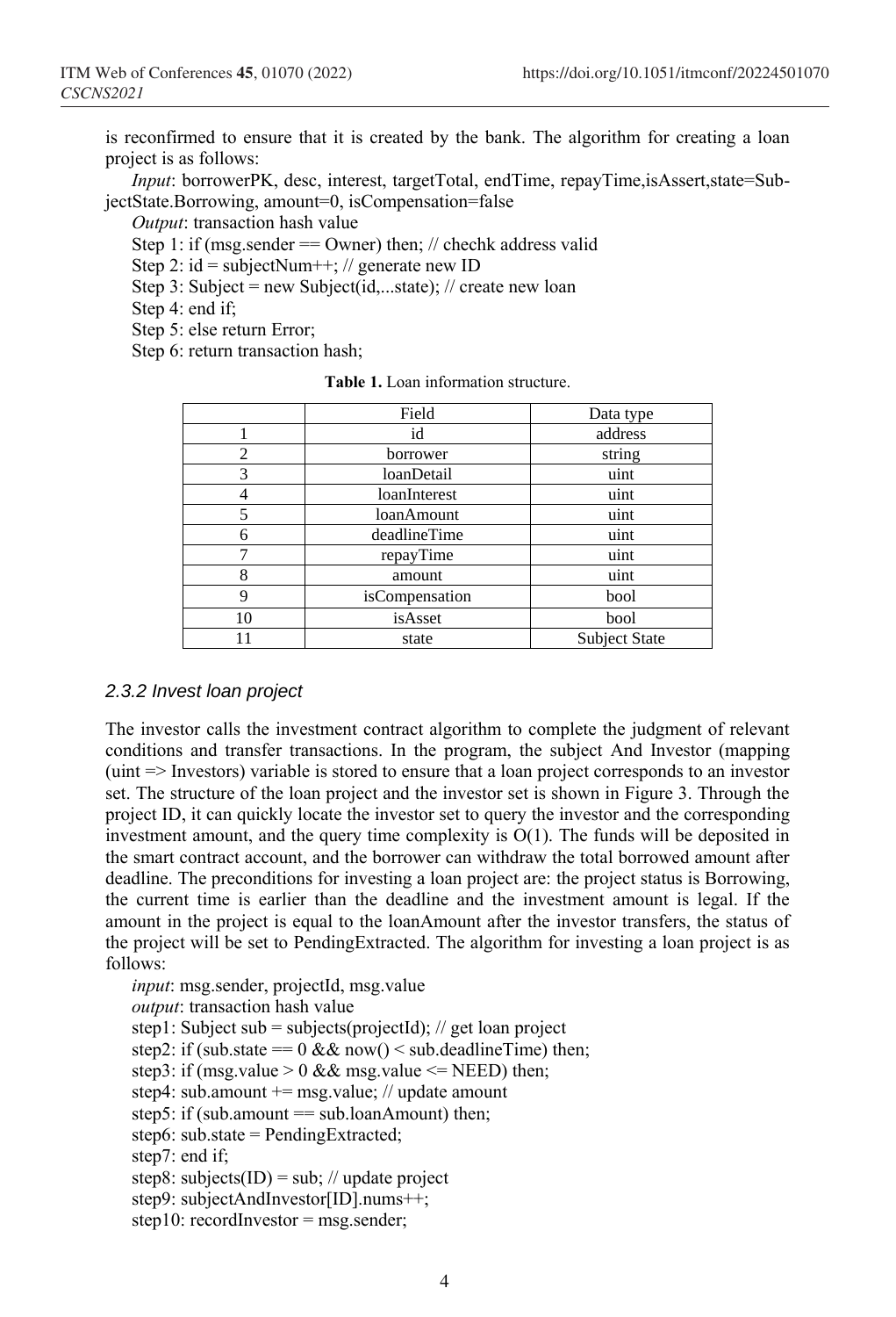step11: recordValue = msg.value; step12: withdrawState = false; step13: end if; step14: else return Erroe; step15: return hash;

#### *2.3.3 Compensation*

If the borrower fails to repay on time, any user of the investor can set the project state as Overdue. The smart contract algorithm will automatically judge whether the subject matter has mortgage assets. If so, the bank will perform mortgage asset liquidation; Otherwise, the project will appear in the account of the indemnitor and be repaid by the indemnitor. The precondition for the implementation of compensation is: the status of the project is Overdue, the investor enables the compensation, the compensatory account is consistent with the current calling account and the amount of repayment is in line with the actual amount. The algorithm is as follows:

*Input*: msg.sender, msg.value, projectId *Output*: transaction hash value step1: Subject sub = subjects(projectID);  $\frac{1}{2}$  get loan project step2: creditPeople.address = creditPeople(projectID); step3: if (creditPeople.address==msg.sender) then;

step4: if(sub.state==Overdue) then;

step5: if (sub.isCompensation) then;

step6: repayTotal =  $a * sub. loanInterest + sub. amount: // a is sub. amount / sub. Loan.$ Amount

step7: if (repayTotal  $==$  msg.value) then;

step8: sub.state =  $Completed$ ; // update project state

step9: subjects(ID) = sub; // update project

step10: end if;

step11: return transactionHash;



**Fig. 3.** Investors structure of project. **Fig. 4.** Network model diagram.



#### *2.3.4 Intelligent risk control algorithm*

We used 30000 risk control data sets from paipai loan disclosure, including 255 attributes in five categories, including user information, educational background and third-party platform information. The labels of the data set are 0 (default) and 1 (non default). We randomly took 24000 as the training set and the remaining 6000 as the test set to evaluate the performance of the model.

In the field of intelligent evaluation and prediction of loan risk control, machine learning methods such as logistic regression and gradient boosting decision tree have been widely used[11-12]. However, few researchers use the idea of deep learning based on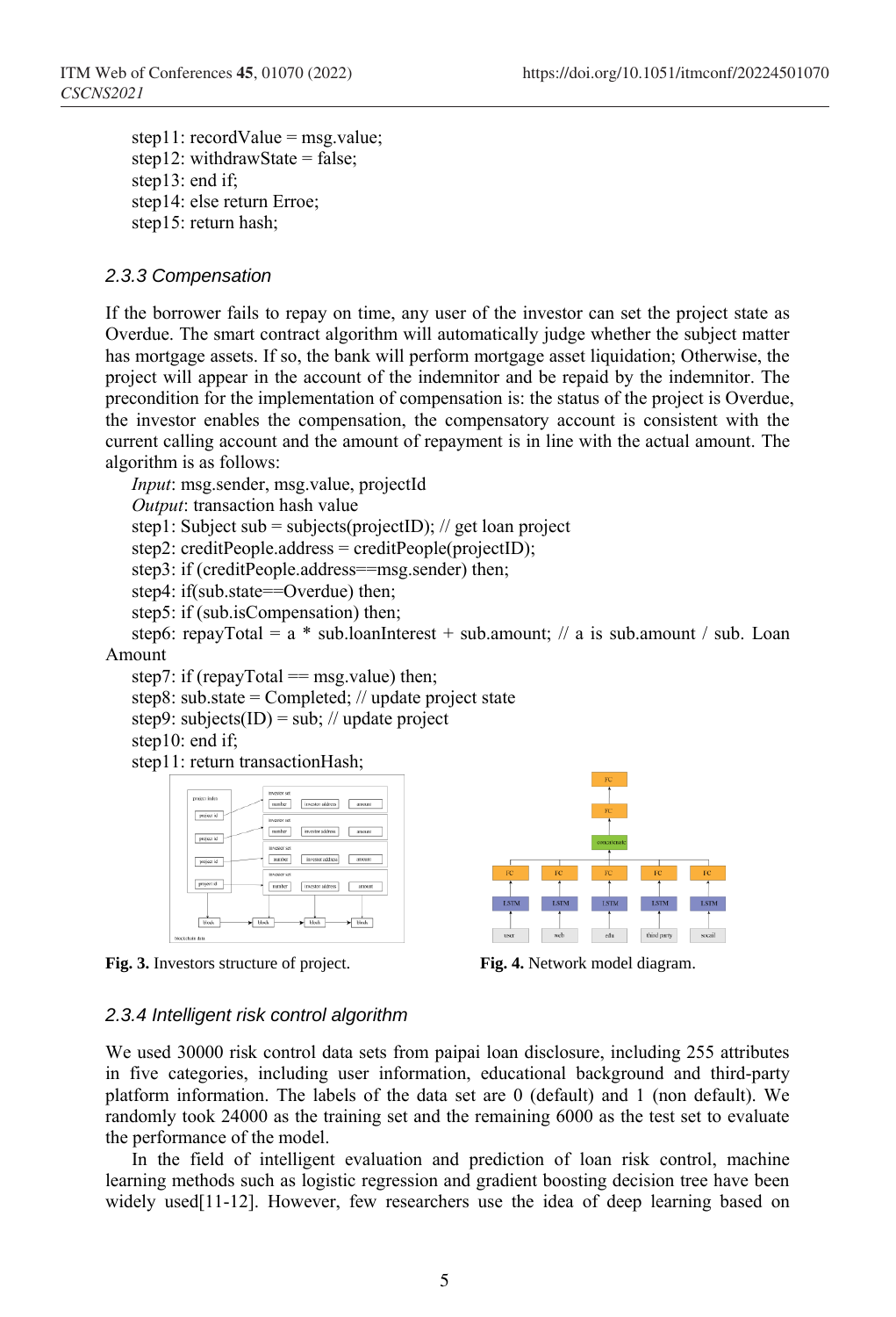neural network to solve this prediction problem. The deep learning model we built is shown in Figure 4. The overall idea is to learn and reduce the dimension of each category of features separately, and make a prediction after comprehensively considering all the dimensionality reduction features. After data processing, the data are input to the corresponding network branches according to categories for feature learning and dimensionality reduction. Each network branch contains two hidden layers. The first layer is a long-term and short-term memory network for learning the input nonlinear features, which performs well in nonlinear relationship modeling; The second layer is the full connection layer which compresses and reduces the dimension of features to reduce the amount of calculation of neural network. Finally, all the features after dimensionality reduction are connected together, and the prediction results are obtained after the learning of two-layer full connection layer. We use Adam as the optimizer, set the learning rate to 0.01, select cross entropy as the loss function, batch size  $= 100$ , and train the final model after 150 rounds.

### **3 Results**

We implemented a distributed application to verify the scheme, which is based on Mac OS operating system, adopts truffle framework and related dependencies, and uses Ganache Ethereum blockchain and Metamask wallet.

In order to test the time delay and gas cost of creating loan projects, the results of every five projects are used as a group to calculate the average time delay of each group. Randomly select 10 groups of data, and the test results are shown in Figure 5. The complexity of the algorithm for creating the loan project is  $O(1)$ . Since all data needs to be stored on the chain, the amount of data in each subject will affect the gas fee. The delay is mainly affected by the network during operation. When the gas price is 20gwei, it can be seen that the lowest delay in the test results is 3S, the highest is 4S, and the highest average gas fee is 0.005553eth, The lowest average gas cost is 0.004197eth, which achieves the ideal effect.

The throughput change of function write data is shown in Figure 6. The write data includes verification conditions, packaged transactions and generated blocks. The repayment algorithm process is relatively simple, so the write data throughput is the highest. With the increase of the number of visits, the throughput decreases slightly. However, it tends to be stable as a whole, which can meet the needs of users.





Table 2 shows that compared with the prediction results of logistic regression and gradient boosting decision tree, the accuracy of our evaluation model has reached 94.33%, reaching the current mainstream level.

| Prediction model                |  |
|---------------------------------|--|
| Logistics regression            |  |
| Gradient boosting decision tree |  |
| Our model                       |  |

**Table 2.** Comparison of prediction result.